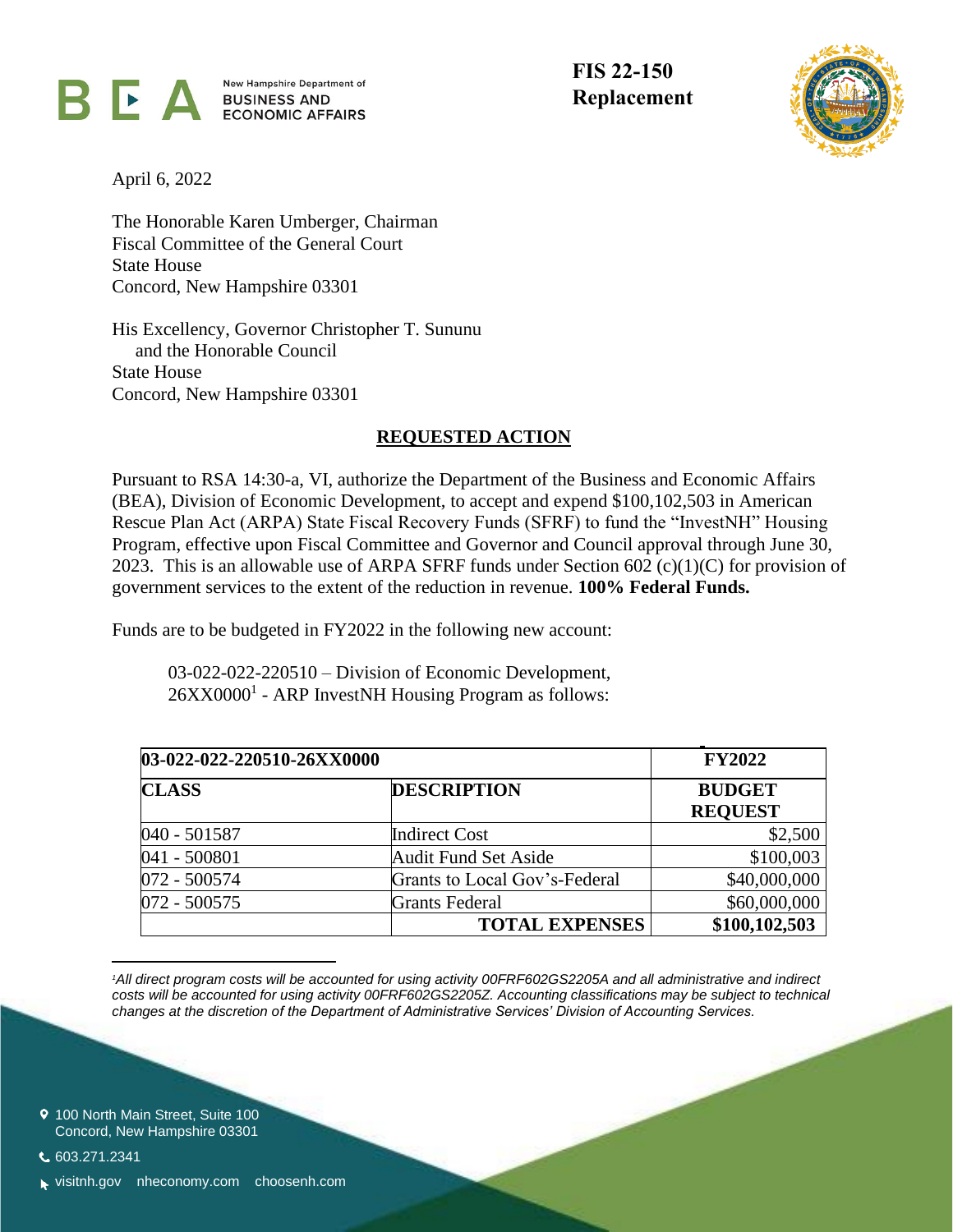His Excellency, Governor Christopher T. Sununu and the Honorable Council

| <b>SOURCE OF FUNDS</b> |                      |               |
|------------------------|----------------------|---------------|
| 000 - 400338           | <b>Federal Funds</b> | \$100,102,503 |
|                        | <b>TOTAL REVENUE</b> | \$100,102,503 |

## **EXPLANATION**

New Hampshire has been experiencing an extremely tight housing market for years. Changes in the market as a result of the coronavirus pandemic have now accelerated this situation. Simultaneous to this crisis, state employers in all sectors … from healthcare to hospitality to manufacturing to trucking companies … are in need of new workers, and low availability has reduced affordability for virtually all residents but is particularly impacting middle- and low-income families. The combination of these factors is of significant concern and is impacting the broader state economy's recovery from the pandemic.

The InvestNH housing recovery program is designed to provide a one-time infusion of \$100 million to accelerate the availability of multifamily housing projects already underway and assist New Hampshire's municipalities address associated costs and obstacles to development. This program has four components, summarized below. Final program elements remain in process as BEA brings on staff to operationalize the programs.

By federal rule, all funds under these programs must be obligated by December 31, 2024 and all projects must be completed by December 31, 2026. InvestNH program deadlines will be set prior to these deadlines to allow time for compliance confirmations.

## Capital Grant Program (\$60 million)

The goal of this program is to significantly accelerate the availability of housing in the state within the short federal ARPA eligibility period.

The primary program (\$50 million) will provide flexible direct grants of up to \$3 million to cover funding gaps on permitted projects that are either in or near starting construction. Eligible projects must be multifamily rental units with more than four units that add to the local available housing stock. In general, projects must have filed for permits after February 17, 2022 and be at least conditionally permitted as of the application date (depending on need, there may be exemptions where a documented construction stoppage could seek a waiver from that date). Funds are only for construction or other hard costs. Soft costs, financing, or developer fees are not eligible.

Eligible applicants are non-profit developers, for-profit developers, or property owners constructing eligible housing. All applicants must demonstrate a dollar-for-dollar matching investment of the requested award. The program specifically will demonstrate a preference for projects that address the shortage of affordable housing for NH's workforce.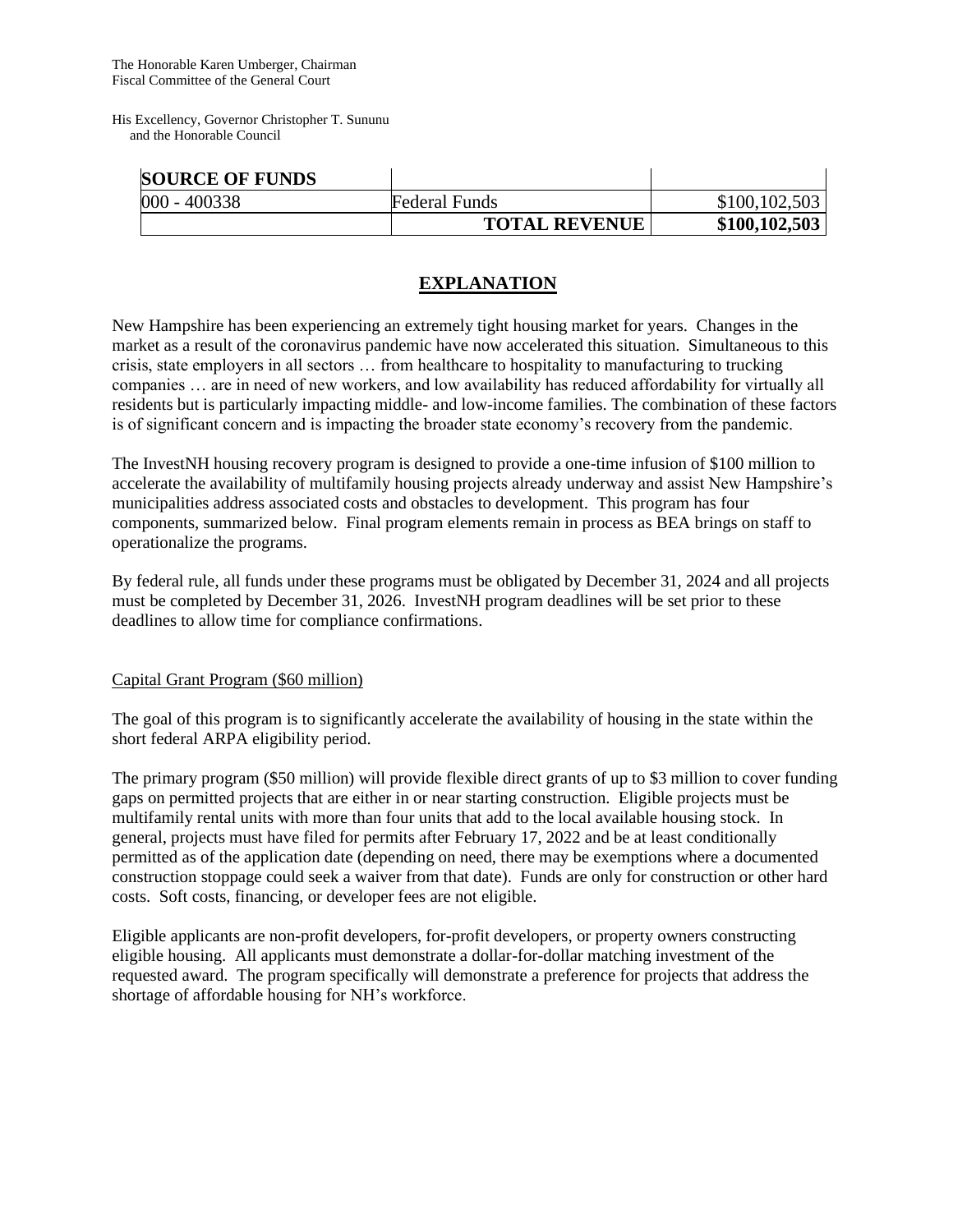His Excellency, Governor Christopher T. Sununu and the Honorable Council

The schedule of application rounds is not yet finalized but is slated to begin in June 2022 and operate on 6- to 8-week rounds. The first few rounds will be specifically reserved for small projects (less than 10 units) and non-profit developers. Applications will run through June, 2023, and projects will be expected to complete their project plan within InvestNH deadlines.

The remaining \$10 million will be allocated to the New Hampshire Housing Finance Authority (NHHFA) for deployment into their programming, such as the HOME Investment Partnership Programs and the Affordable Housing Fund.

## Municipal Grants (\$40 million)

These will consist of three grant areas: a per-unit grant program, a zoning and planning grant program, and a demolition program.

The per-unit grant program (\$30 million total) will award \$10,000 per unit to municipalities for multifamily rental units permitted within 6 months from application. Awards are capped at \$1 million per project, and for the first year municipalities will be limited to \$1 million in total awards.

The zoning grant program (\$5 million) will be awarded to municipalities that seek to establish or update zoning rules and regulations in their jurisdictions. Funding would be to hire third parties for services such as establishing housing needs, understanding development options, review of existing regulations, and rewriting or establishment of updated or new regulations that have the goal of enabling addition to existing housing stock. No match is required.

Similarly, the demolition grant program (\$5 million) will aid municipal efforts to demolish all or part of vacant or dilapidated buildings. This program will have a cap of \$500,000 and eligible projects must have all required permits and approvals in place in order to proceed.

Funds are budgeted as follows:

Class 040 – Indirect Costs to recover, per by RSA 21-I:75, a proportional share of the outside funding source to alleviate agency indirect costs.

Class 041 – Audit Fund Set-Aside - .001 of federal funds payable to DAS for audit fees Class 072 – Federal Grants - grants made to eligible entities for multifamily housing development